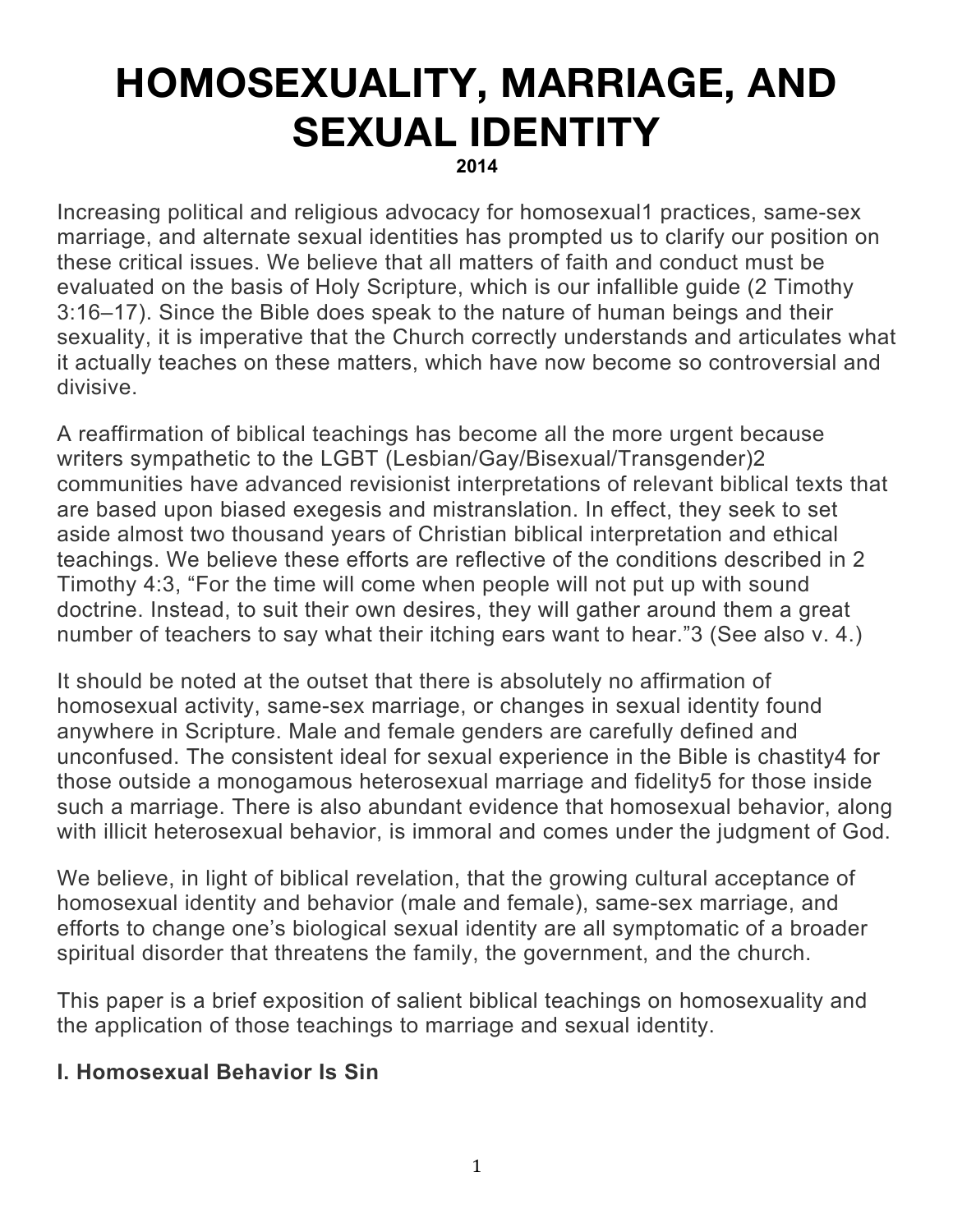Historically, homosexuality often has been defined as an emotional (psychological) or organic (physiological) problem. In recent years, some have lobbied mental health organizations to have homosexuality removed from the list of classified diagnostic pathologies, and many have come to see it as nothing more than a morally neutral personal preference or a naturally occurring aspect of human biological diversity. In making moral judgments, we must remember scriptural warnings against depending on our own reasoning or even personal experience to discern truth (Proverbs 3:5–6).

### *A. Homosexual behavior is sin because it is disobedient to scriptural teachings.*

When God called Israel to be His people in a distinctive sense, He miraculously delivered them from Egyptian bondage. But God did more. He entered into a covenant relationship with them and provided the Law, predicated on love for God and neighbor, by which they could order their lives as a holy people. That law included specific prohibitions of homosexual practice, such as that of Leviticus 18:22: "Do not have sexual relations with a man as one does with a woman; that is detestable." Lest the previous injunction be misunderstood, Leviticus 20:13 provides a restatement, "If a man has sexual relations with a man as one does with a woman, both of them have done what is detestable." "Detestable," used in both verses, is a strong word that indicates divine displeasure with sin.6

The Christian church has historically understood that although the ceremonial provisions of the Old Testament law were no longer in effect after the atoning death of Christ, the New Testament interpretation and restatement of its moral law continues in effect. On the subject of homosexuality, both the Old and New Testaments speak with one voice. The moral prohibitions against homosexual behavior in the Old Testament are pointedly repeated in the New Testament.

To those who witnessed on a daily basis the sexual license of imperial Rome, Paul depicted the results that followed in the lives of those who rejected God and "worshiped and served created things rather than the Creator. . . . Because of this, God gave them over to shameful lusts. Even their women exchanged natural sexual relations[7] for unnatural ones. In the same way the men also abandoned natural relations[8] with women and were inflamed with lust for one another. Men committed shameful acts[9] with other men, and received in themselves the due penalty for their error" (Romans 1:25– 27). Paul is referring to both male homosexuality and lesbianism.

In Paul's day, the city of Corinth was especially notorious for sexual immorality. It was not only a crossroads of commerce, but of all kinds of vice. Because the church was being established in this city, it was important that new Christians come to understand God's moral order. The record is explicit. Paul wrote, "Do you not know that wrongdoers will not inherit the kingdom of God?" Then he continued, "Do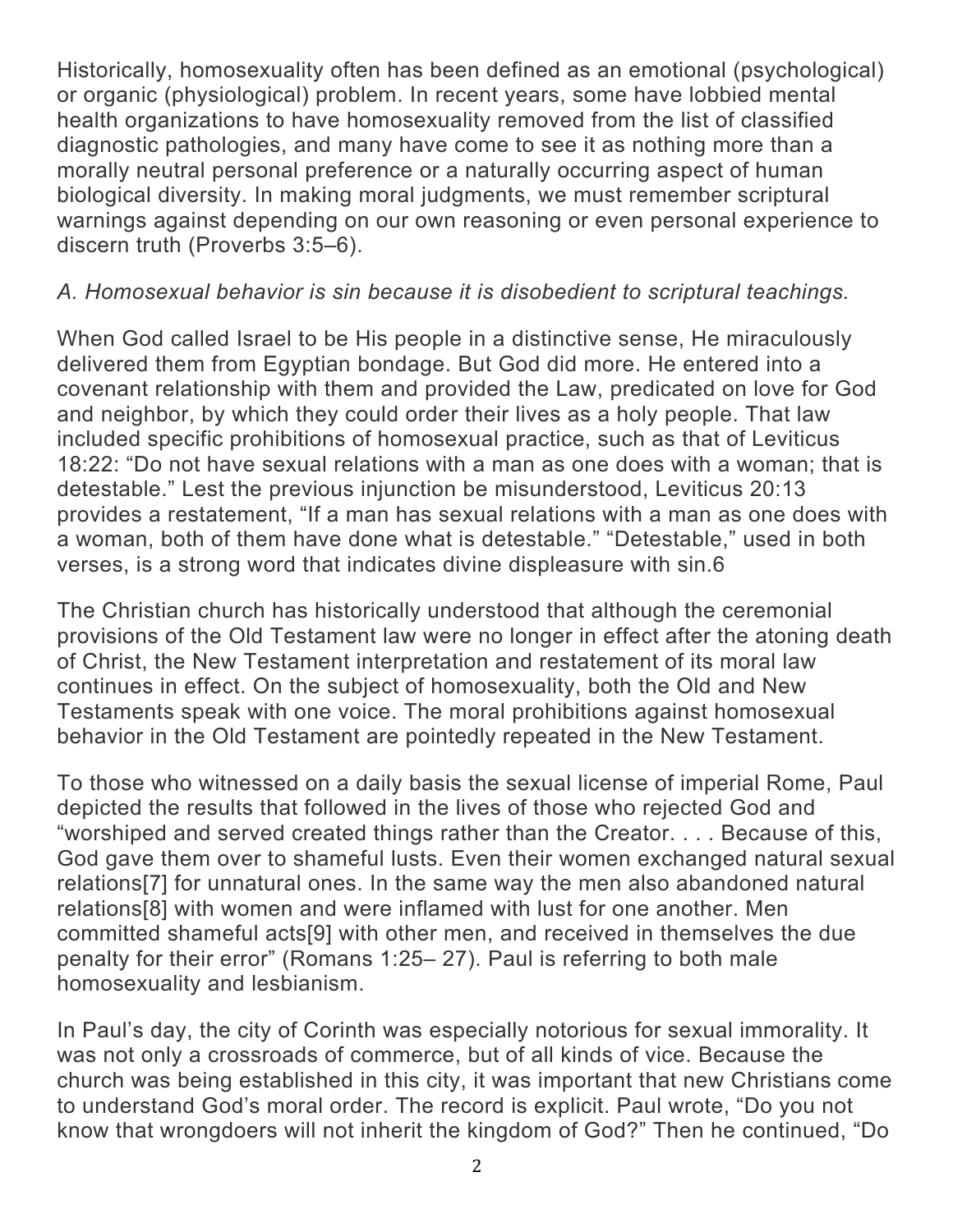not be deceived: Neither the sexually immoral[10] nor idolaters nor adulterers nor male prostitutes nor homosexual offenders . . . will inherit the kingdom of God" (1) Corinthians 6:9–10 [NIV, 1984]). In this case, Paul is understood to identify male homosexuals in both active and passive homosexual behavioral roles.11

Paul wrote, "Law is not made for a righteous person, but for those who are lawless and rebellious, for the ungodly and sinners, for the unholy and profane, for those who kill their fathers or mothers, for murderers and immoral men and homosexuals"12 (1 Timothy 1:9–10, NASB).13

An unbiased study of these passages makes it clear that Scripture consistently identifies homosexual behavior as sin. Not only do the Scriptures condemn more flagrant examples of homosexual violence and promiscuity, they also provide no support for the popular modern idea that loving and committed homosexual relationships between two long-term partners, even if legally married, are morally acceptable. Homosexual activities of every kind are contrary to the moral commandments God has given us.

#### *B. Homosexual behavior is sin because it is contrary to God's created order for the family and human relationships.*

The first chapter of the Bible says, "So God created mankind in his own image, in the image of God he created them; male and female he created them" (Genesis 1:27). After God had created the male, He indicated it was not good for him to live alone (Genesis 2:18). So God created a companion for him (Genesis 2:18). It should be noted that the male's aloneness was not to be remedied by the creation of another male but by the creation of a female. God created two sexes, not just one, and each for the other.

When God brought the woman to Adam, Adam said, "This is now bone of my bones and flesh of my flesh; she shall be called 'woman,' for she was taken out of man." Scripture then states, "That is why a man leaves his father and mother and is united to his wife, and they become one flesh" (Genesis 2:23–24).

In creating humankind God established the order of sexuality by which the race was to develop. Psychologically, the relationship is sound. Physically, the relationship is natural. Sociologically, it establishes the foundation for the family. The biblical order for human sexual expression is that of an intimate physical relationship to be shared exclusively within a lifelong marriage covenant—a heterosexual and monogamous relationship.

When people choose to engage in homosexual behavior, they depart from the Godgiven nature of sexuality. Their unnatural sexual behavior is a sin against God, who established the order of sexuality (Romans 1:27). And the social unit they seek to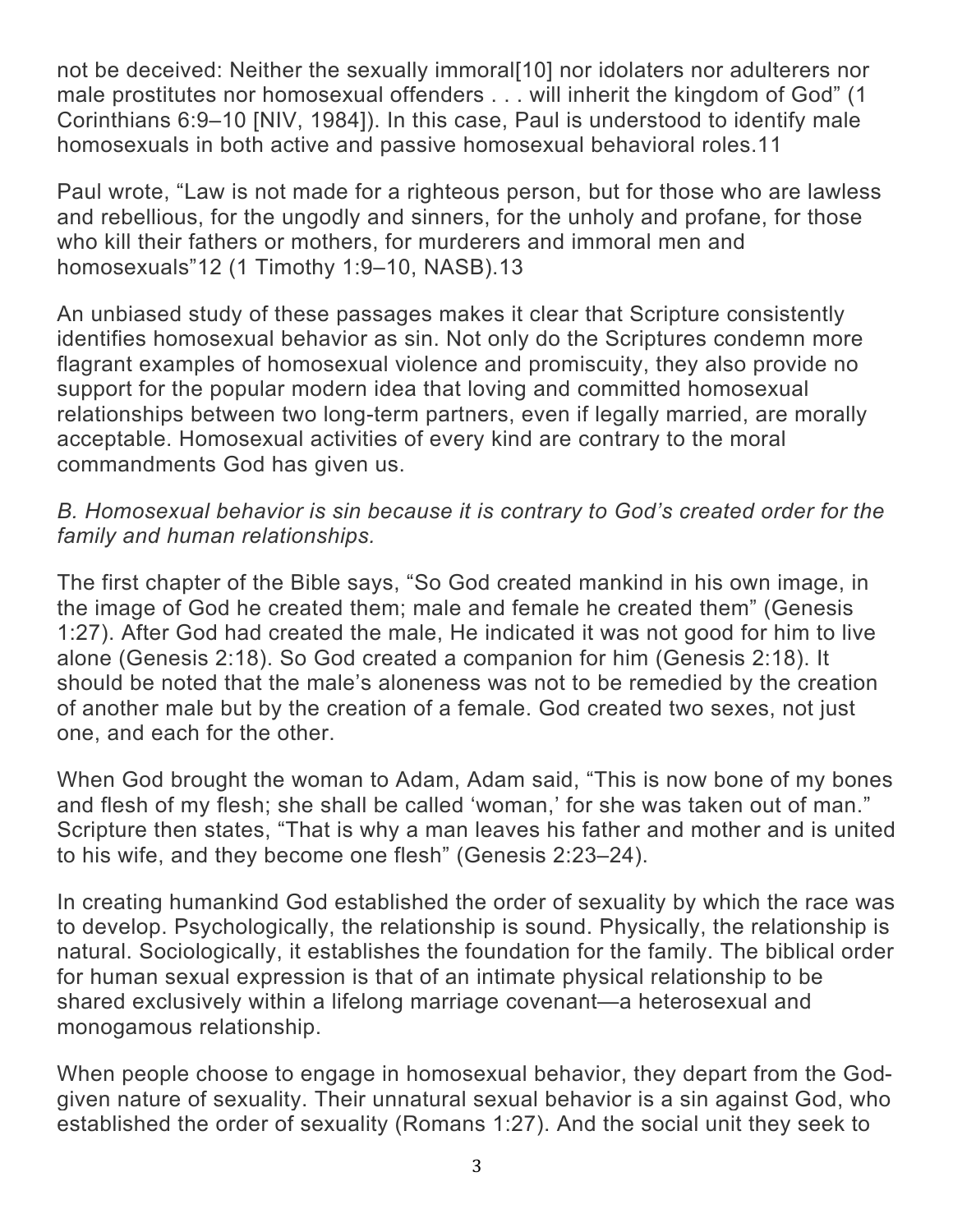establish is contrary to the divine instruction for the man to leave father and mother and be "united to his wife" (Genesis 2:24).

In Jesus' discussion with the Pharisees, He reiterated the order of sexuality that God established in the beginning: "Haven't you read . . . that at the beginning the Creator 'made them male and female,' and said, 'For this reason a man will leave his father and mother and be united to his wife, and the two will become one flesh'?" (Matthew 19:4–5). He pointed out that the only alternative to heterosexual marriage is celibacy for the kingdom of heaven's sake (Matthew 19:10–12).

#### *C. Homosexual behavior is sin that comes under divine judgment.*

The name of the ancient city of Sodom14 has become a synonym for homosexual behavior. While other evils existed in this community, sodomy was prominent. The homosexuals of Sodom were so depraved that they threatened homosexual rape of Lot's guests. "Bring them ["the men who came to you"] out to us so that we can have sex15 with them," Lot was told (Genesis 19:5). The biblical record indicates that the mob became violent and tried to break down the door of Lot's house. Only divine intervention spared Lot and his household from their evil intentions, and God subsequently destroyed both Sodom and the neighboring city of Gomorrah (Genesis 19:4–11, 24–25).

God's punishment of these cities was of such severity that it is used as an illustration of divine judgment by both Peter (2 Peter 2:6) and Jude (7). Jude's commentary is particularly apt, "In a similar way, Sodom and Gomorrah and the surrounding towns gave themselves up to sexual immorality and perversion. They serve as an example of those who suffer the punishment of eternal fire."

The Book of Judges (19:1–30) records an incident in the ancient Benjamite city of Gibeah that has many similarities to the sin of Sodom. Certain "wicked men of the city" (19:22) sought to force a visiting Levite male into homosexual acts16 with them. Denied their insistent requests, the attackers finally settled for vicious sexual abuse and gangrape17 of the Levite's concubine that resulted in her death (19:25– 30). The other tribes of Israel found the crime so repugnant that when the tribe of Benjamin refused to surrender the offenders, they eventually went to war decimating the Benjamites (20:1–48).

These are particularly notorious examples of homosexual expression that undoubtedly most homosexual persons today would repudiate. It should be understood that while expressing abhorrence at such rapacious perversion, the biblical writers do not imply that heterosexuals are not capable of sexual atrocities nor that most homosexuals are as depraved as the residents of those ancient cities. Nor should modern Christians draw those implications. It is important to note,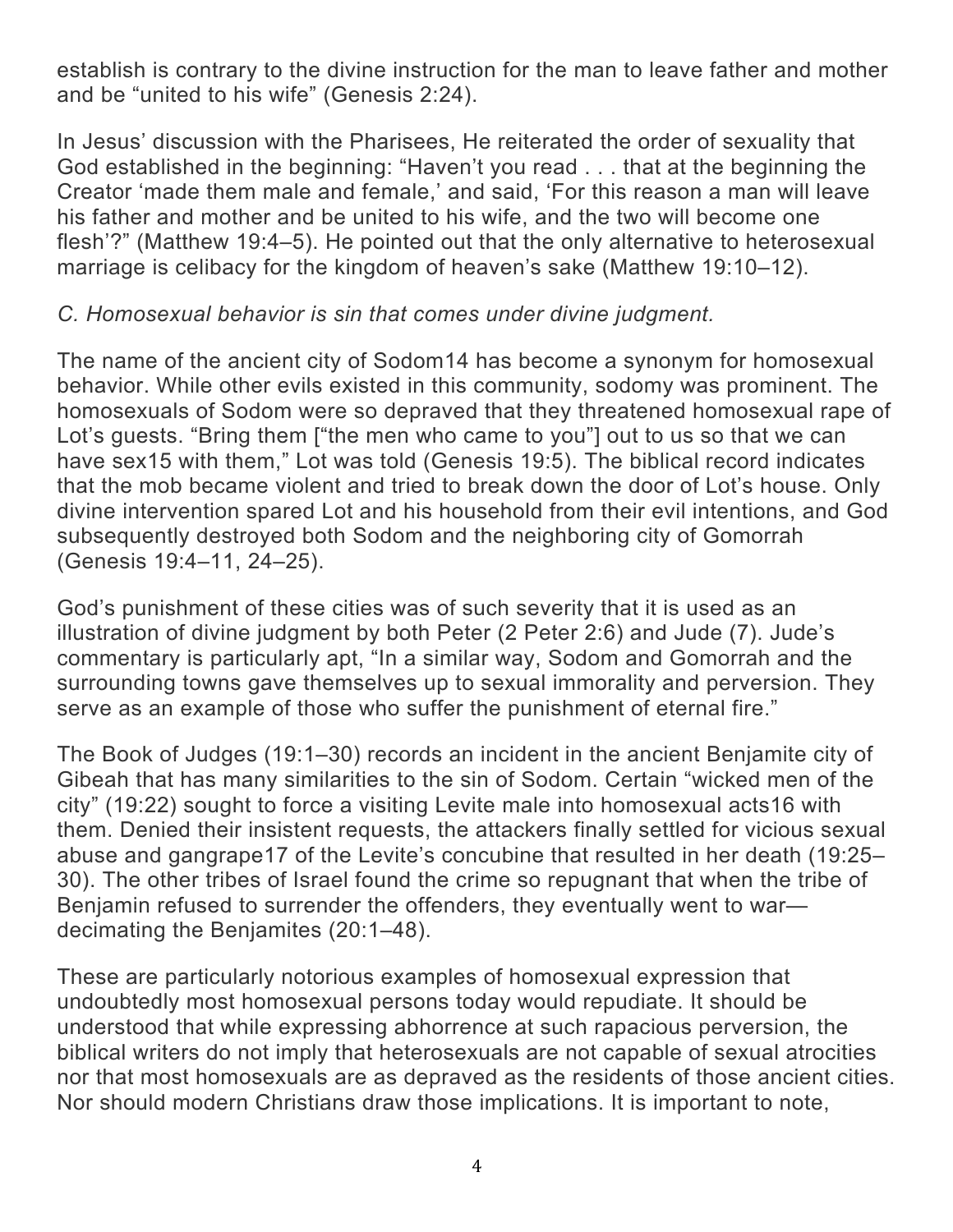however, that wherever homosexuality occurs in the biblical record it is an occasion of scandal and judgment. Homosexuality is never viewed in a positive light.

The biblical writers make it clear that practicing homosexuals, along with sexually immoral heterosexuals and all other unrepentant sinners, will not inherit the kingdom of God (1 Corinthians 6:9–10). Paul also described homosexual conduct as one evidence of God's judgment for humankind's corporate rebellion against Him (Romans 1:26–27). Jesus himself was explicit that at the end of the age "the Son of Man will send out his angels, and they will weed out of his kingdom everything that causes sin and all who do evil. They will throw them into the blazing furnace, where there will be weeping and gnashing of teeth" (Matthew 13:40–42).

## **II. Homosexual Behavior Is Sin for Which Reconciliation Is Possible**

While Scripture makes it clear homosexual behavior is sin and comes under the judgment of God, it also indicates that those who are guilty of homosexual behavior or any other sin can be reconciled to God (2 Corinthians 5:17–21).

In the church at Corinth were former homosexuals who had been delivered from the power of sin by the grace of God. In 1 Corinthians 6:9, Paul listed homosexuals along with immoral heterosexuals as those who cannot inherit the kingdom of God. His grammar implies continuing sexually immoral activity until their conversion.

Verse 11 follows with a powerful contrast, "And that is what some of you were. But you were washed, you were sanctified, you were justified in the name of the Lord Jesus Christ and by the Spirit of our God." They had been homosexuals in orientation and behavior, but now the power of God's Spirit had radically transformed their lives, and the lives of their fellow heterosexual sinners.

Scripture makes clear that the efficacy of the death and resurrection of Christ is unlimited for those who accept it. There is no sin, sexual or otherwise, that cannot be cleansed. John the Baptist announced, "Look, the Lamb of God, who takes away the sin of the world!" (John 1:29).

The apostle Paul wrote, "God made him who had no sin to be sin for us, so that in him we might become the righteousness of God" (2 Corinthians 5:21).

The apostle John wrote, "If we confess our sins, he is faithful and just and will forgive us our sins and purify us from all unrighteousness" (1 John 1:9).

Through the regenerating power of the Holy Spirit, people, regardless of the nature of their sin, can be made new creations in Christ Jesus (2 Corinthians 5:17). God's plan of salvation is the same for all. The practicing homosexual who wants to be delivered from the penalty and power of sin must come to God in the same way all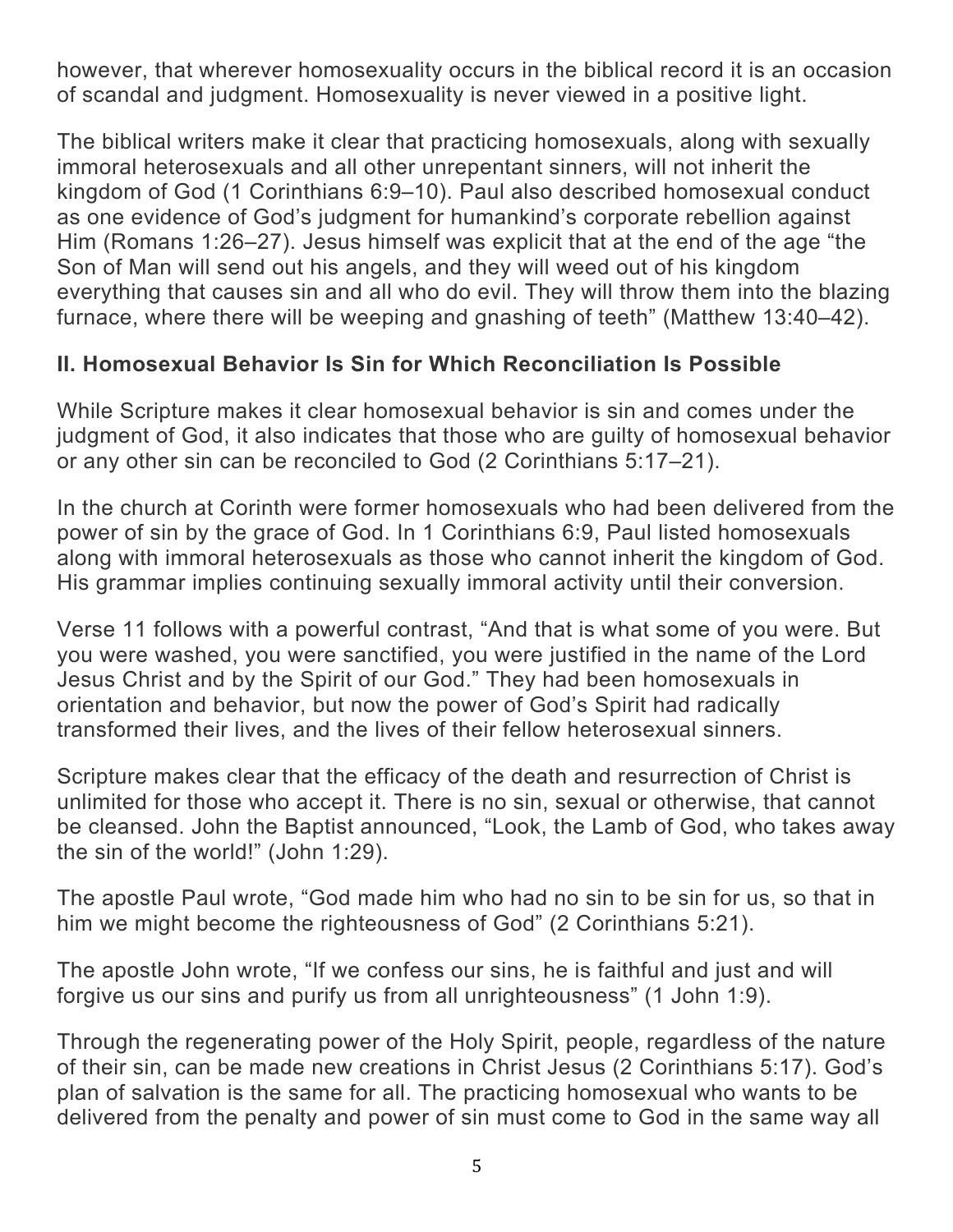heterosexual sinners must come to God, in the same way all who are now His children have come for deliverance from their sins.

The act of turning to God for salvation includes both repentance and faith. Jesus is both Savior and Lord. He is the one who forgives our sin as we believe in Him and repent. Repentance represents a change of mind in which there is a turning from sin in both attitude and behavior.

Jesus is also the One whose lordship we affirm in holy living. "It is God's will that you should be sanctified: that you should avoid sexual immorality; that each of you should learn to control your own body in a way that is holy and honorable, not in passionate lust like the pagans, who do not know God" (1 Thessalonians 4:3–5).

Like the Philippian jailer who asked what he had to do to be saved, those desiring salvation must believe in the Lord Jesus Christ (Acts 16:30–31)—believe that He can save from the power as well as the penalty of sin. Obedient faith, like repentance, is a condition of salvation.

## **III. Resultant Affirmations**

In view of the clear biblical teachings on homosexuality and the application of these teachings to contemporary sexual practices, Bethel Family Worship Center makes the following affirmations:

#### *A. With Regard to Same-Sex Marriage*

Bethel Family Worship Center defines marriage as the permanent, exclusive, comprehensive, and conjugal "one flesh" union of one man and one woman, intrinsically ordered to procreation and biological family, and in furtherance of the moral, spiritual, and public good of binding father, mother, and child. (Genesis 1:27–28; 2:18–24; Matthew 19:4–9; Mark 10:5–9; Ephesians 5:31–33).

#### *B. With Regard to Sexual Immorality*

Bethel Family Worship Center of God believes that sexual acts outside of marriage are prohibited as sinful. Sexual acts outside of marriage include but are not limited to adultery, fornication, incest, bestiality, pornography, prostitution, voyeurism, pedophilia, exhibitionism, sodomy, polygamy, polyamory, or same-sex sexual acts. (Exodus 20:14; Leviticus 18:7–23; 20:10–21; Deuteronomy 5:18; Matthew 5:27–28; 15:19; Romans 1:26–27; 1 Corinthians 6:9–13; Galatians 5:19; Ephesians 4:17–19; Colossians 3:5; 1 Thessalonians 4:3; Hebrews 13:4).

#### *C. With Regard to Sexual Identity*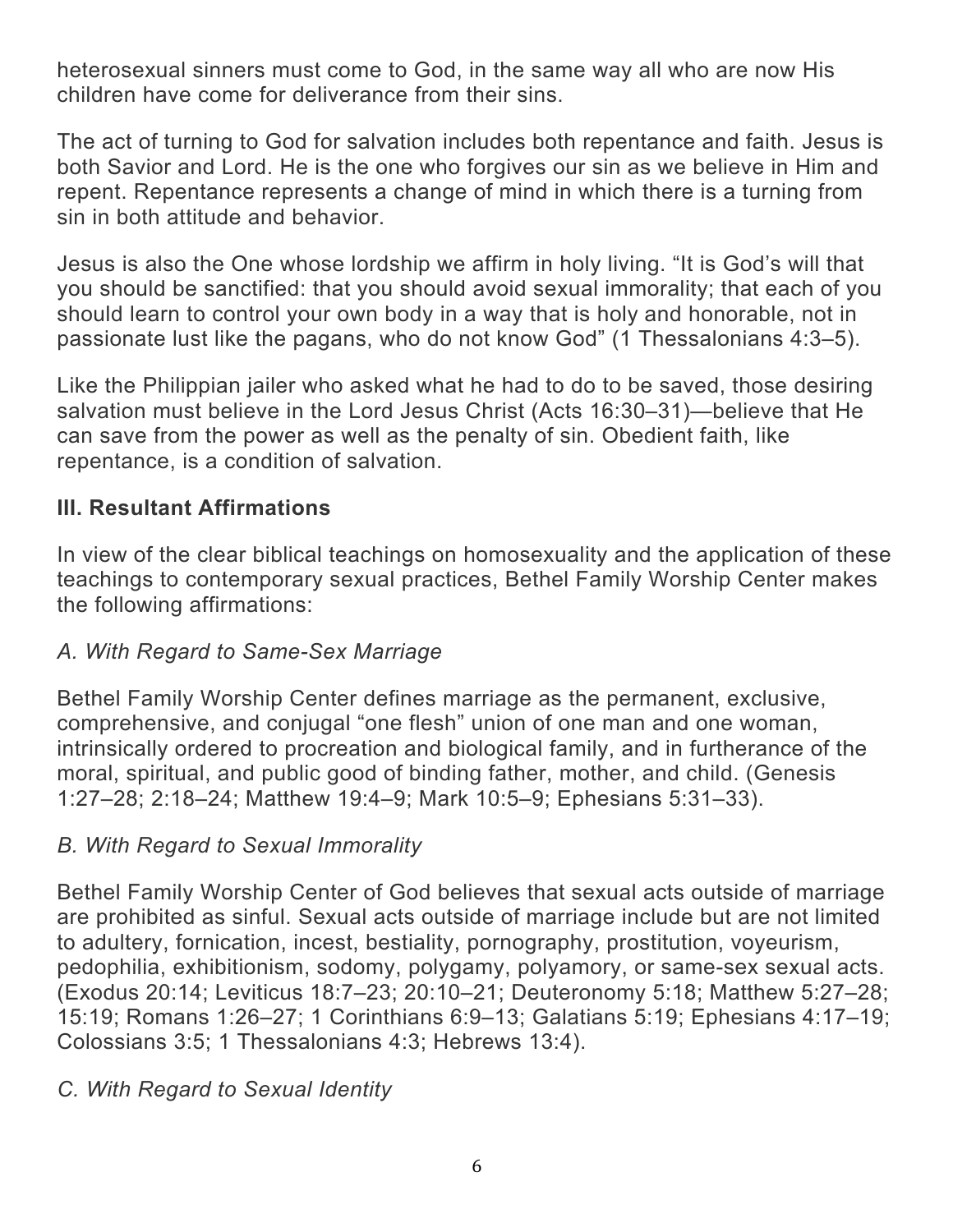Bethel Family Worship Center believes that God created humankind in His image: male (man) and female (woman), sexually different but with equal personal dignity. The Fellowship supports the dignity of individual persons affirming their biological sex and discouraging any and all attempts to physically change, alter, or disagree with their predominant biological sex—including but not limited to elective sexreassignment, transvestite, transgender, or nonbinary "genderqueer" acts or conduct. (Genesis 1:26–28; Romans 1:26–32; 1 Corinthians 6:9–11).

## *D. With Regard to Sexual Orientation*

Bethel Family Worship Center affirms the sexual complementarity of man and woman and teaches that any and all same-sex sexual attractions are to be resisted. Consequently, believers are to refrain from any and all same-sex sexual acts or conduct, which are intrinsically disordered. (Genesis 1:27; 2:24; Matthew 19:4–6; Mark 10:5–9; Romans 1:26–27; 1 Corinthians 6:9–11).

## **IV. A Word to the Church**

Bethel Family Worship Center believes that all have sinned and fall short of the glory of God and should seek redemption through confession, repentance, baptism, and faith in Jesus Christ. Our Fellowship welcomes and treats with respect, compassion, and sensitivity all who experience same-sex attractions or confess sexually immoral acts and are committed to resisting sexual temptation, refraining from sexual immorality, and transforming their behavior in the light of biblical teachings. (Matthew 11:28–30; Romans 3:23; 1 Corinthians 10:13; Ephesians 2:1– 10; Hebrews 2:17–18; 4:14–16)

Believers who struggle with homosexual temptations and sexual identity confusion must be encouraged and strengthened by fellow Christians (Galatians 6:1–2). Likewise, they should be taught that while temptation to sinful behaviors is universal, temptation itself is not sin. Temptation can be resisted and overcome (1 Corinthians 10:13; Hebrews 12:1– 6).

The moral imperatives of Scripture are incumbent upon all persons. However, believers should not be surprised that unbelievers do not honor God and do not recognize the Bible as a rightful claim on their lives and conduct (1 Corinthians 1:18). Peter writes clearly of the conflict and contrast between believer and unbeliever in his first letter:

Therefore, since Christ suffered in his body, arm yourselves also with the same attitude, because whoever suffers in the body is done with sin. As a result, they do not live the rest of their earthly lives for evil human desires, but rather for the will of God. For you have spent enough time in the past doing what pagans choose to do—living in debauchery, lust, drunkenness, orgies, carousing and detestable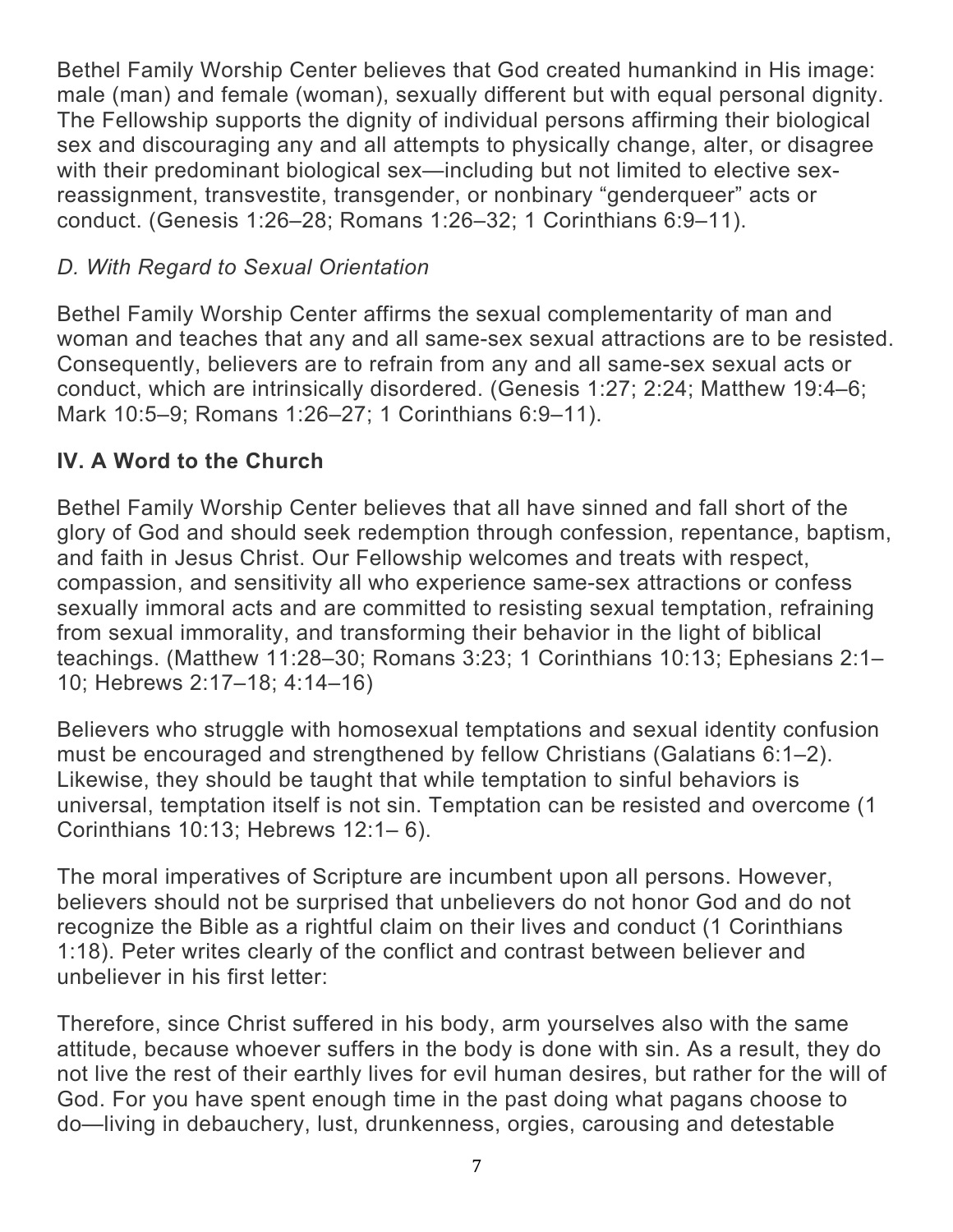idolatry. They are surprised that you do not join them in their reckless, wild living, and they heap abuse on you. But they will have to give account to him who is ready to judge the living and the dead (1 Peter 4:1–5).

As Christians we must both exhort believers to live in moral purity and express in word and deed Christ's love for the lost. Aware of the claims of God on every aspect of our lives, we must emphasize that we are called to holiness. To unbelievers we must reach out with compassion and humility. We must hold no malice toward, or fear of, homosexuals and those struggling with sexual identity such attitudes are not of Christ. At the same time we must not condone sexual behavior, homosexual or heterosexual, that God has defined as sinful.

Christians should also do all they can to assist the person who has struggled with homosexual behaviors and desires to change and find deliverance. Change is not always easy but it is possible. It may require the help of others in the body of Christ, such as counselors and pastors, as well as a supportive church fellowship. Christian organizations are also available to help those who seek to change their lifestyles.

We desire all to be reconciled to God—to experience the peace and joy that stems from the forgiveness of sin through a personal relationship with Jesus Christ. God does not want any to perish in their sins; He invites all to accept His offer of eternal life (John 3:16). As part of His church, we issue that invitation to life in Christ to everyone.

## **NOTES**

1 The term homosexuality is frequently used to describe both orientation and behavior. In this paper, homosexual orientation is understood to mean sexual attraction to other members of the same sex. Homosexual behavior is understood to mean participation in sexual activity with another of the same sex. Homosexual orientation may pose temptations to lustful thinking and behavior, like heterosexual temptations, that are not necessarily acted upon and that may be resisted and overcome in the power of the Holy Spirit. Only homosexual lust and homosexual behaviors are understood in this study to be sinful.

2 Some sexual preference groups may prefer a different designation but, in the absence of a universally agreed-upon term, LGBT, generally understood in contemporary circles, is used here to include all "nonstraight" communities." 3 All biblical citations are from the New International Version unless otherwise noted.

4 Here meaning to refrain from illicit sexual activity.

5 Here meaning sexual faithfulness and exclusivity in marriage.

6 The Hebrew word found here, to'ebah, is also used in this chapter of Leviticus for various abominable sexual practices of Israel's pagan neighbors (18:26–27,29–30). Elsewhere in the Old Testament, it denotes such repugnant practices as idolatry,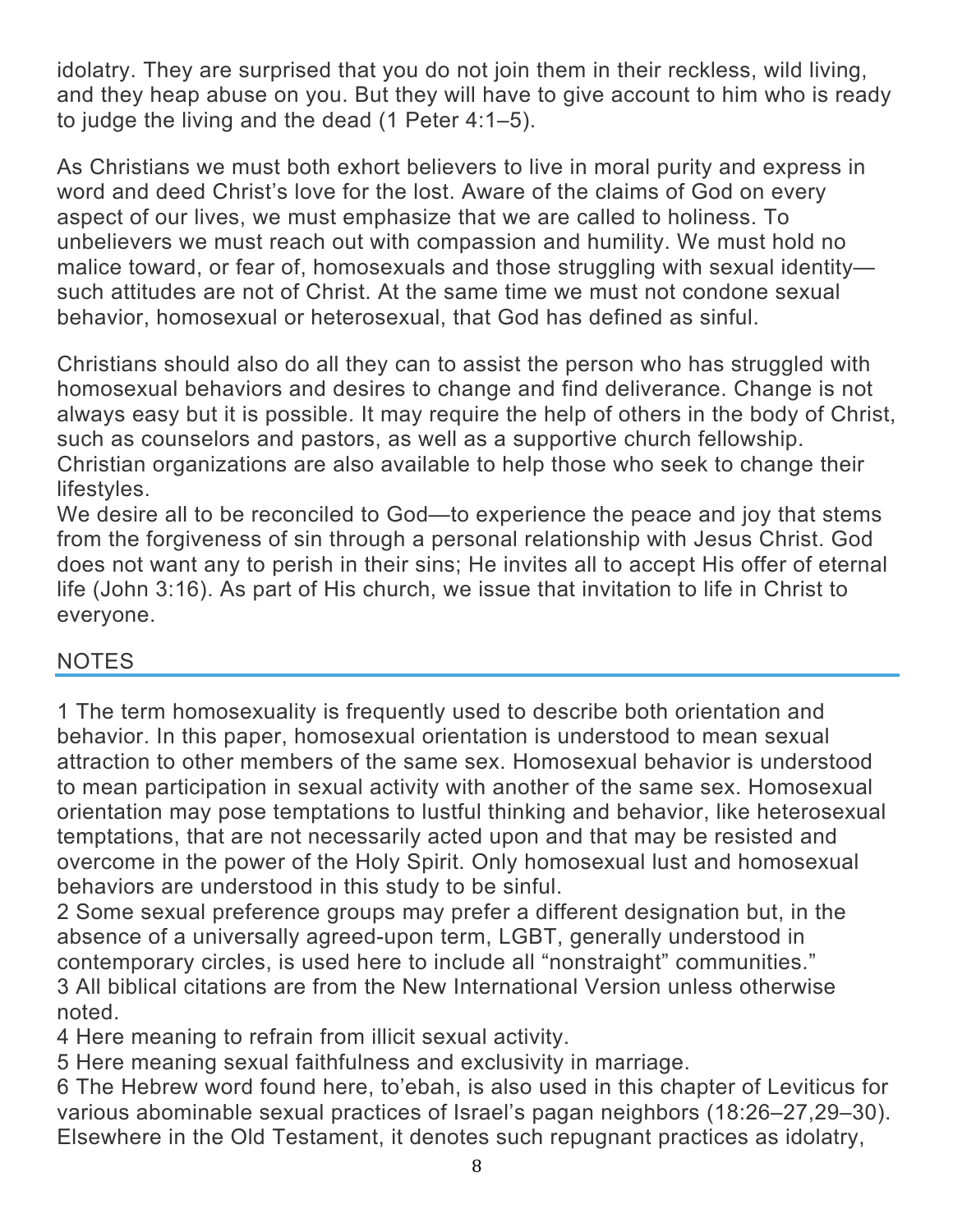human sacrifice, and witchcraft. See R. Laird Harris, Gleason L. Archer, and Bruce K. Waltke, eds., Theological Wordbook of the Old Testament (Chicago: Moody Press, 1980), 2:976–77. It is not uncommon for revisionists to attempt to explain away the plain meaning of the text by assuming the homosexual acts to be judged wrong only because they were associated with pagan religious practices forbidden to Israel. However, nothing in the passages cited supports this interpretation and the fact that homosexual practice is implicitly or explicitly condemned wherever it appears in the biblical text negates this interpretation.

7 "[N]atural intercourse," New Revised Standard Version (NRSV); Greek chresis has to do with sexual intercourse in such contexts. See A Greek-English Lexicon of the New Testament and other Early Christian Literature, 3rd edition, revised and edited by Frederick William Danker (Chicago: University of Chicago Press, 2000), 1089.

8 Ibid.

9 Greek aschemosyne, "shameless deed." See A Greek-English Lexicon of the New Testament and Other Early Christian Literature, 147.

10 It is important to note that Scripture is even-handed in condemning heterosexual sins as well. Along with homosexuality, the apostle Paul includes such heterosexual sins as adultery, fornication, and prostitution. (See also such passages as Galatians 5:19–21 and 1 Timothy 1:10.) Bethel Family Worship Center stands against all sexual immorality, heterosexual or homosexual, and calls all participants to repentance.

11 "[M]ale prostitutes" is translated from the Greek plural of malakos; "homosexual offenders" is translated from the plural of arsenokoites. The terms are defined respectively as "the passive male partner in sexual intercourse" and "the male partner in sexual intercourse" in Johannes P. Louw and Eugene A. Nida, eds., Greek-English Lexicon of the New Testament Based on Semantic Domains, 2nd edition (New York: United Bible Societies; 1988, 1989) 1:772. See also the respective entries in A Greek-English Lexicon of the New Testament and Other Early Christian Literature.

12 Plural of arsenokoites.

13 New American Standard Bible.

14 Some modern interpreters claim that Sodom was condemned in Scripture only for its general wickedness, not for a reputation of pervasive homosexual behavior. They also conclude from Hebrews 13:2 ("some people have shown hospitality to angels without knowing it") and Matthew 10:14–15 ("shake the dust off your feet") that the sin of Sodom was nothing more than inhospitality. It is further claimed that even if the references to Sodom describe homosexual behavior, it is actually male rape, not consensual homosexual relations, that are denounced. While the Genesis account does not answer all our questions, it is clear from the story itself and the many references in both Testaments that promiscuous and violent homosexuality is in view.

15 "[H]ave sex" is in this context an accurate translation of the Hebrew yada', which